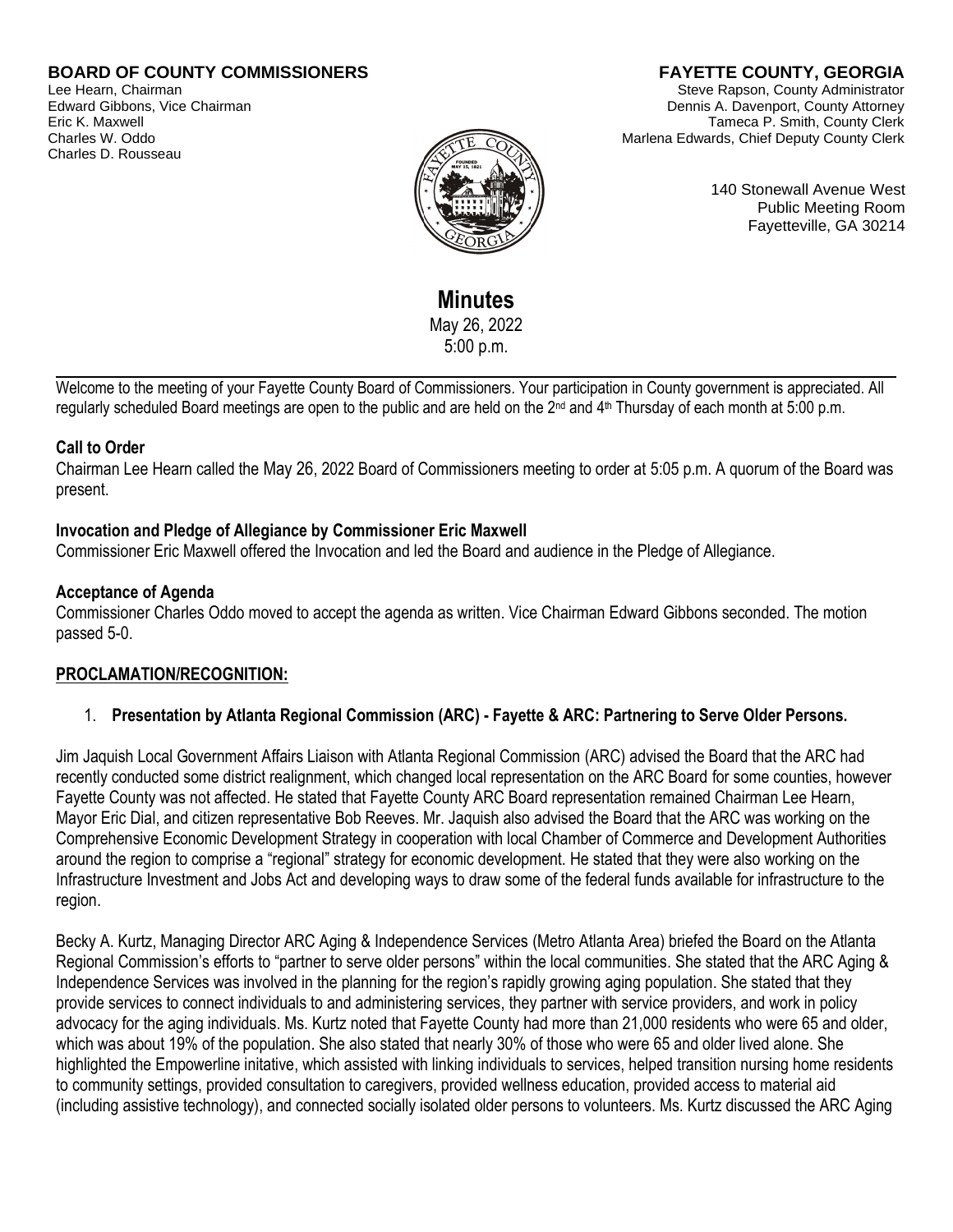Services grant that was provided to Fayette Senior Services during FY2022 and noted that the ARC's FY23-24 anticipated funding to Fayette County for aging service was \$734K. She concluded her presentation discussing life expectancy within the county and noticeable disparities. She stated that the ARC, led by its Aging and Independence Services Group, was working to implement a strategic framework, designed to identify and address inequities that create disparities in life expectancy. Ms. Kurtz thanked the Board for their time and the opportunity to speak.

### **PUBLIC HEARING:**

### **PUBLIC COMMENT:**

The following Fayette County residents made comments expressing their concerns regarding the recent "annual car show" that occurred at the home of Rick Ross over the Memorial Day weekend: Alice Jones, Isaac Logan, Denise Morris, Henry Adams, John Smith, Johnny Hill, Travis Evans.

Comments included concerns related to extreme traffic issues, safety concerns, and the need for the county to review permitting requests more thoroughly. Citizens stated that they felt like "prisoners in their own home" and had been stuck in traffic for hours to only get a few miles down the road. They noted that attendees of the event were rude, immodestly dressed and disrespectful to residents.

County Administrator Steve Rapson addressed the comments. He stated that the request for the event that occurred over Memorial Day weekend was initially presented in a way that would only require a noise permit. He added that the County was unaware of the number of anticipated attendees. Mr. Rapson stated that initially the plan was to have Georgia State Patrol handle traffic, however they left. As a result, the Sheriff's Office came in during the confusion to try to manage the chaos regarding the traffic. Mr. Rapson stated that several issues emerged after the fact with this application to include the size of the event, charging admittance, which was not allowed in residential neighborhood, and traffic mitigation. He assured residents that the likelihood of this happening the same way in the future were low. However, he did advise that there were ways for this event to happen because residents were allowed to have activities at their home. He stated, however, it would be appropriately managed via the special use permit process. Mr. Rapson stated that knowing that there were problems, and the County is aware, it would not happen again.

Commissioner Charles Rousseau expressed his appreciation to citizen who came out to register their concerns related to the events that occurred. He reiterated, as mentioned by Mr. Rapson, that there were several issues that contributed to the confusion concerning the event. He stated that the plan was to have traffic mitigation conducted by Georgia State Patrol, unfortunately it did not go as planned. Additionally, he acknowledged that the event turned into a commercial enterprise. Commissioner Rousseau stated that the event had a very negative impact on the community and as it was, he would not be in favor of it returning to a private residence. He stated he would remain open to possibly considering this event upon proper review to determine if it were something that could be accommodated in the future. He apologized and stated that he shared residents' frustration.

Melody Williams requested that the Board consider adding a golf cart path for her community from Haddonstone Drive into Fayetteville.

Henry Adams stated that there was a property in neighborhood affectionately called the "ghost house" that was continuing to have large parties and had done so for the last years. He had major concerns regarding individuals appearing on his property, traffic issues, and rowdiness of attendees. He asked the Board to please assist in getting this under control.

Frank Gardner asked the Board to consider adding a boat launch to the eastside of Lake Horton. He also expressed his concerns regarding speeding on Lester Road and asked if the County could increase police presence in the area to discourage the dangerous speeding.

Jimmy Owens expressed his concerns regarding the speeding on State Road 279.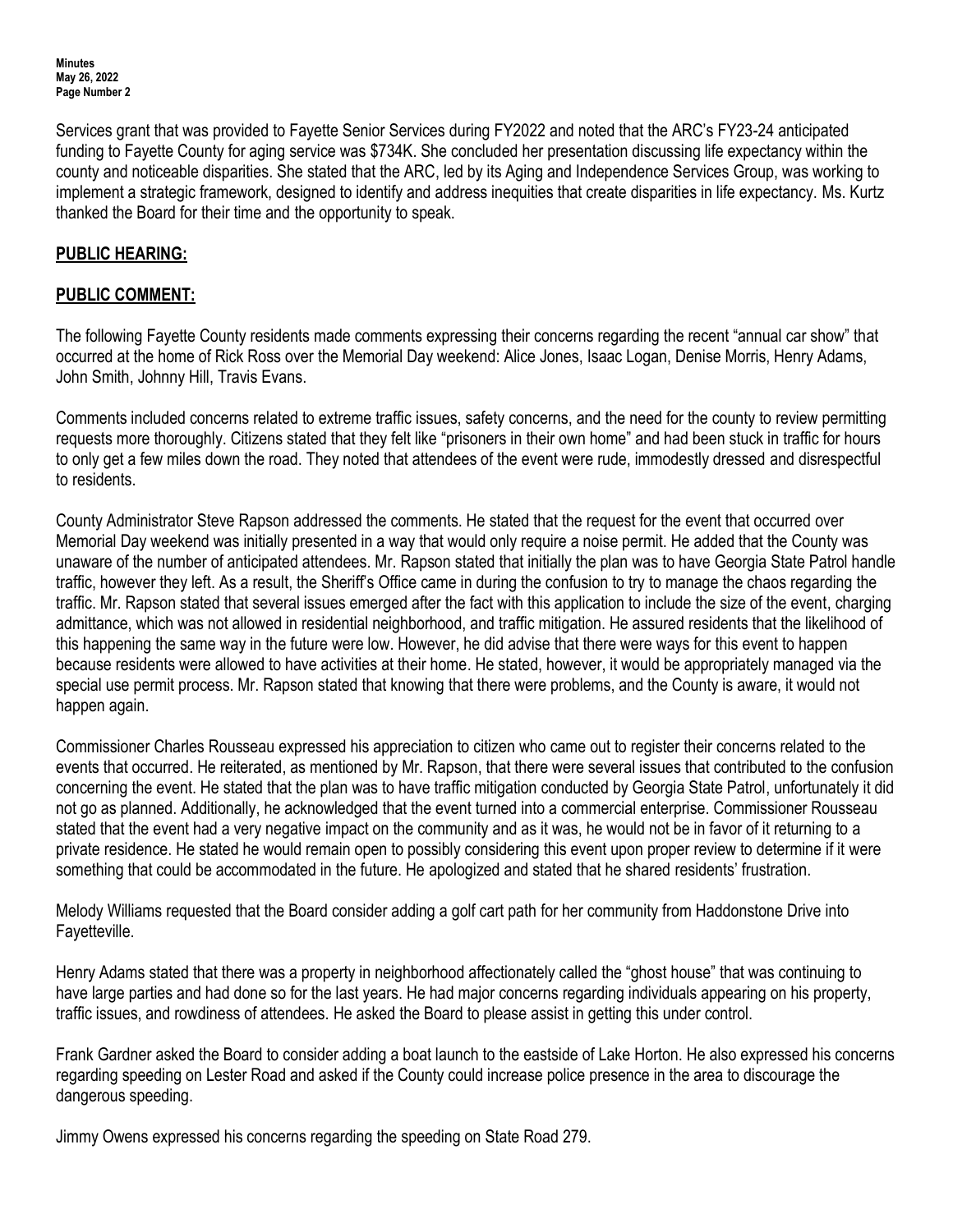#### **CONSENT AGENDA:**

Vice Chairman Gibbons seconded moved to accept the Consent Agenda as written. Commissioner Oddo seconded. The motion passed 5-0.

- 2. **Approval of Resolution 2022-04 to adopt the Fayette County Comprehensive Plan 2017-2040 Update.**
- 3. **Approval to name Fayette County Fire Chief Jeffrey Hill to Position 2 of the Region 4 Emergency Medical Services (EMS) Advisory Council for a three-year term to expire June 30, 2024.**
- 4. **Approval of the reappointment of Fayette County Assistant Fire Chief Steven Folden to Position 4 of the Region 4 Emergency Medical Services (EMS) Advisory Council for a three-year term to begin July 1, 2022 and expire June 30, 2025.**
- 5. **Approval of the reappointment of Peachtree City Assistant Fire Chief Kevin Baggett to Position 3 of the Region 4 Emergency Medical Services Advisory Council for a three-year term beginning July 1, 2022 and expiring June 30, 2025.**
- 6. **Approval to appointment Peachtree City Fire/Rescue David Winkles to Position 1 of the Region 4 Emergency Medical Services Advisory Council for a three-year term beginning July 1, 2022 and expiring June 30, 2025.**
- 7. **Approval of staff's recommendation to add Godby Park subdivision to Fayette County's Street Light Program.**
- 8. **Consideration of staff's request to approve Arcadis, Contract #1867-P, TO #22-13, with a not to exceed amount of \$105,025.00, to provide engineering assistance for development of a rehabilitation and replacement plan for water distribution infrastructure for use in determining long-term capital planning replacement priorities and grant submittal justification.**
- 9. **Consideration of staff's request to accept the right-of-way dedication known as Tract "A" - 0.21 and Tract "B" 2.67 acres shown on the Godby Park Plat dated April 15, 2022 and the quitclaim deed dated April 27, 2022 per Fayette County Code requirements.**
- 10. **Approval of the April 26, 2022 Board of Commissioners Meeting Minutes.**

#### **OLD BUSINESS:**

#### **NEW BUSINESS:**

The Board recessed at 5:56 and returned to Official Session at 6:05 p.m.

Vice Chairman Gibbons welcomed his mother and sister who were visiting him from Connecticut.

Chairman Hearn opened the floor for comments regarding item #11 of the agenda.

The following Fayette County residents made comments in opposition to the City of Fayetteville's annexation of 425 acres and the rezoning of said property from R-70 (Single-Family Residential District) to B-P (Business Park); property fronts on Flat Creek, Tyrone Road, and SR 54 West: Cassandra Collins, David Gregory, George Diets, Darryl Brown, Rod Dryer, Howard Bontrager, Eric Reymes, Diana Diets, Matthew Miller, George Von Walthausen, Nancy Jeworski, Gloria Washinburg, David Spivey, James Collins, Sydney Bontrager, Sigourney Hall, Pam Atkinson, and Cheryl Martin.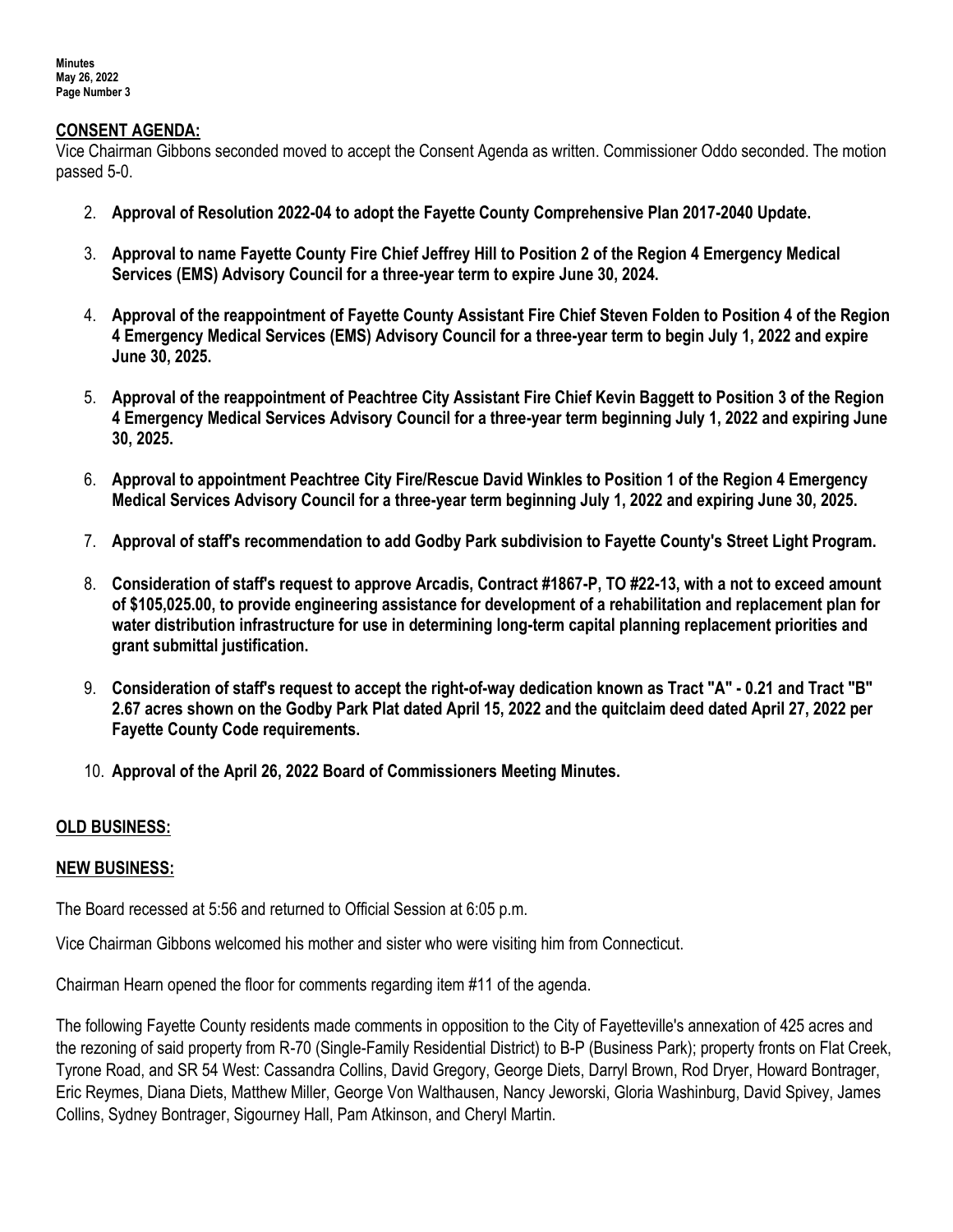Comments included concerns related to the loss of the beauty, peace and tranquility of the area, a commercial business that would create extreme noise caused by the data center chiller fans, decrease in property value, the lack of potential economic development because of remote jobs of employees of the data center, destruction of wetland areas, water runoff issues, and potential fire and safety concerns.

### 11. **Consideration of the City of Fayetteville's annexation of 425 acres and the rezoning of said property from R-70 (Single-Family Residential District) to B-P (Business Park); property fronts on Flat Creek, Tyrone Road, and SR 54 West.**

Interim Planning & Zoning Director Chanelle Blaine stated that the City of Fayetteville received a request from three property owners for the annexation of the above- referenced properties. The annexation notice from Fayetteville indicated that the intent was to annex approximately 425 acres to BP (Business Park). She stated that the subject properties were currently zoned R-70 (Single-Family Residential Districts) in Fayette County and contained one single-family residence on parcel 07-13-020. The concept plan for the annexation indicated a data center/technology campus totaling 4,750,000 square feet; with 10 structures ranging in size of 120,000 square feet to 440,000 square feet accessing Flat Creek Trail and three (3) structures ranging in size of 360,000 square feet to 900,000 square feet accessing Tyrone Road and State Route 54 West. Ms. Blaine stated that staff had no objections to the annexation. She added that the county was working with the city to incorporate the departments' comments and have received correspondence of the City's intent to add all county comments to their staff report for the annexation. She concluded that the Department of Fire Services was opposed to the annexation due to the loss of Fire Tax revenues.

County Attorney Dennis Davenport stated that he understood the level of confusion as it concerned the annexation. To add some context to the discussion for the public, he stated that the process of annexing property from the county into a city, had some 25 years ago, been very difficult and if the County stated that there was a bonafide land use objection, the county could effectively deny it and stop the annexation. He added that this happened so often to the point that cities, via effective lobbyist, were able to have the laws changed significantly in favor of the cities. As a result, if cities request to annex a property it's very difficult for the County to stop them. Mr. Davenport stated that this item was not the County seeking to approve city zoning or the city annexation. The County had little recourse it could take to stop a city annexation. However, the County was able to establish various condition to address concerns related to the annexation, which the County would hope the city would adopt. Mr. Davenport added that in review of the law, as it related to annexation, it included a formula that the County would have to adhere to in order to lodge an objection, which would require the County to demonstrate a financial burden to the County and would have to be articulated with objective information based on the annexation. He noted that the formula should be directed toward what the city's financial burden would be because if annexed, the property would no longer be a part of the County service delivery area. In addition, when the County received notice of the annexation request, the County had 30-days to respond. If the County did not respond within the 30-days, the County cannot do anything. With that in mind, once notice was received regarding this annexation request, the Board only had this meeting to add it to the agenda for discussion to meet the time constraints. He stated that if the Board had waited and missed the deadline, they would not have been allowed to say anything moving forward. Mr. Davenport stated that at this point, he would like to advise the Board that they could use bonafide land use as an objection to the annexation and it would stop it, but it would not be effective. He stated that the objection would have to follow the "new" formula and had proved very difficult. Mr. Davenport reminded the Board that any time in the past that they tried to stop an annexation they were unsuccessful, because the formula worked against the Board. He reiterated that the County was not seeking to rezone anything. Mr. Davenport stated that this annexation was not an item the Board had the authority to make a decision regarding the rezoning of this property. Only the City of Fayetteville had that authority. He stated that what the Board had done in the past was to try to address various concerns regarding an annexation by working with the city. Mr. Davenport stated that he was not advising the Board to or not to object but wanted to provide an overview of the annexation process for the public to ensure they better understood the limited options the Board had.

Steve Rapson advised the Board that included in the agenda backup for this item were staff conditions, financial constraints and concerns, that had been sent to the City of Fayetteville regarding this annexation. The information sent included comments from Planning and Zoning, Fire and EMS, Public Works, Water System, Stormwater and Environmental Management. He added that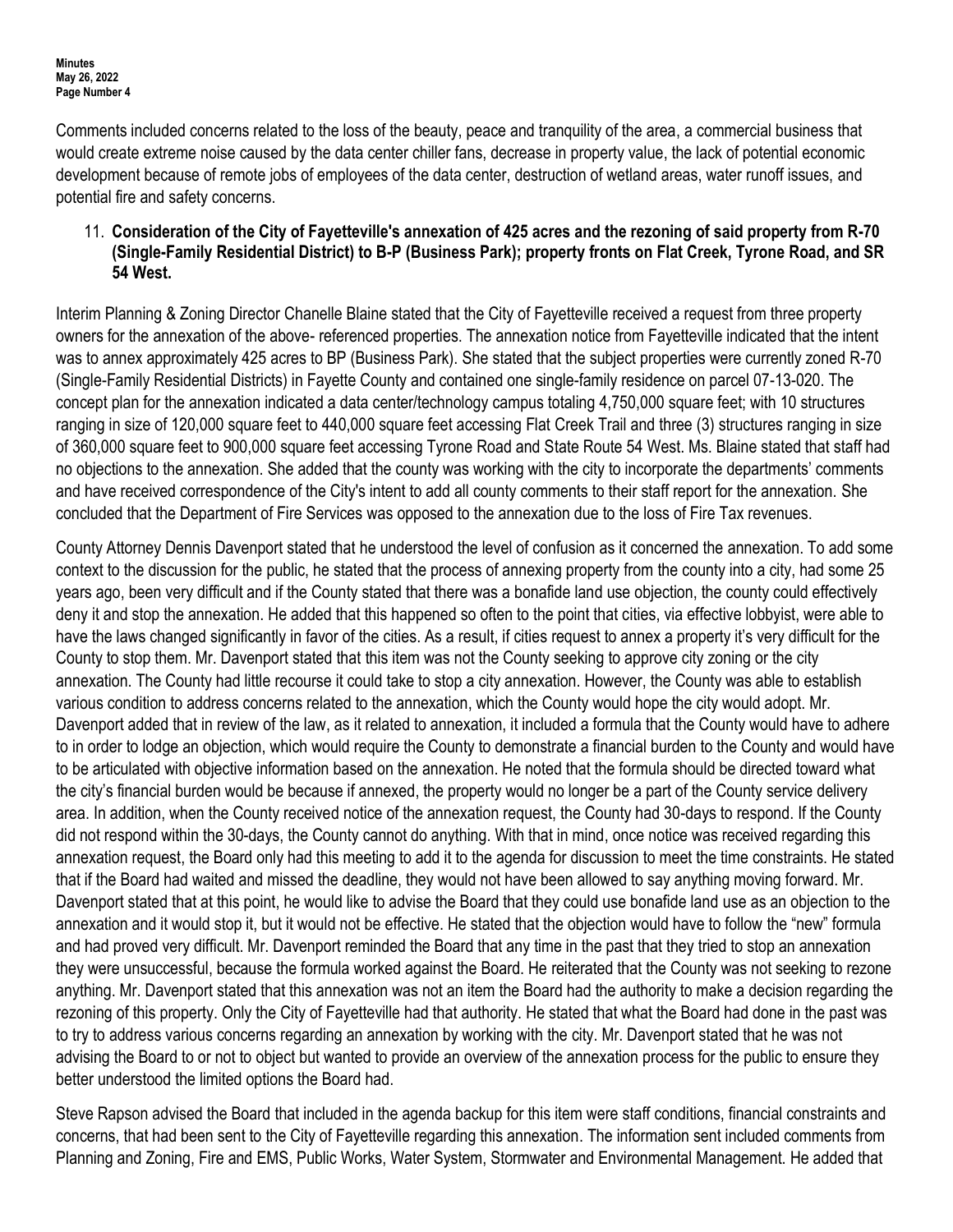the City of Fayetteville did respond to the comments sent acknowledging our concerns stating, "I see no reason why we cannot incorporate and perhaps strengthen the comments provided by the County to our staff report". Mr. Rapson continued that with this in mind, he felt it would be difficult to push forward with a land use objection because the city was embracing the County's concerns. Mr. Rapson stated that he understood citizen's concerns and frustration. He acknowledged that they were unfamiliar with the process and noted that a lot of the maps and design that was presented was conceptual. He added that until studies, test, and analysis were performed and conducted, nothing was final and none of that was up to the County and once the property was annexed the City would be the authority making those decisions on how that is developed. He added that the annexation was the first step in that process.

Commissioner Rousseau asked what the date of the 30-day deadline was.

Mr. Rapson stated it was May 28, 2022. He added that if the County did not respond to the request the City could in turn certify the annexation without consideration of any of the County's conditions and concerns.

Chairman Hearn asked Development Authority Chairman Darryl Hicks to make some comments.

Development Authority Chairman Darryl Hicks stated that the Development Authority was a governing entity that was incorporated by the Fayette County Board of Commissioner in 1986 and every county had one. He stated that this authority allowed them to act on behalf of the County as it related to economic development. The Development Authority was allowed to issue bond and offer tax incentives, when appropriate. Mr. Hicks stated that the Development Authority was a 9-member Board appointed by Fayette County, City of Fayetteville, Peachtree City, the Town of Tyrone, and the Peachtree City Airport. He stated that the Authority functioned in the capacity of doing economic development for the County which also included the cities. In these efforts they are mainly focused on making sure they provide an opportunity for Fayette County to acquire a diversified portfolio of taxation, which included the cities and the Fayette County Board of Education. He stated that for many counties and municipalities it was very difficult for a community to survive off only residential property, because historically, residential property only paid about \$0.78 on the \$1 for the services that they require. So, for the municipalities in the county to offset that, via the Development Authority, was to have corporations and large industrial companies to locate in their communities. Mr. Hicks stated that the largest portion of residential property tax bill was the school board tax. As the school board continues to work to manage their resources, the job of the Development Authority was to help offset it and balance how they recruit companies. He added that the Development Authority was very particular about what companies and industries they go after and attract, working in cooperation with the County, municipalities and school board. Mr. Hicks stated that the goal of the Development Authority was to be very strategic in recruiting businesses and to try and make the best recommendation they could in considering all the important factors for the community. Mr. Hicks stated that as it related to a data center it would have been very irresponsible for the County to not consider it as an option. He noted that he was limited in how much information he could disclose in an effort to maintain the anonymity of the business owner but noted that the item under consideration was only the annexation of the property and not the details of the actual project. The project phase would include discussion of the detail and requirements of the project but would come later, down the line. Mr. Hicks stated, in response to citizens' concerns, that the project would be scrutinized by the State of Georgia, EPA, as well as the City of Fayetteville. Mr. Hicks concluded stating that it was better for County to be part of the conversation working with the city now as the annexation moved through the process and the project potentially moved forward. He noted that the Development Authority did the same thing in working with the landowners knowing they were going to sale the property. The Development Authority had to be strategic and work with them regarding the sale of the property and who would ultimately purchase it.

Vice Chairman Gibbons as a point of clarification stated that the Board of Commissioner had no oversight over the Development Authority.

Mr. Hicks stated that was correct. He stated that the County made appointments to the Board. From there the 9-member Development Authority as a "board" had the authority to make decisions. He added that the Development Authority had deliberately made it a point to not make decision without communicating with the local municipalities, County, and Board of Education.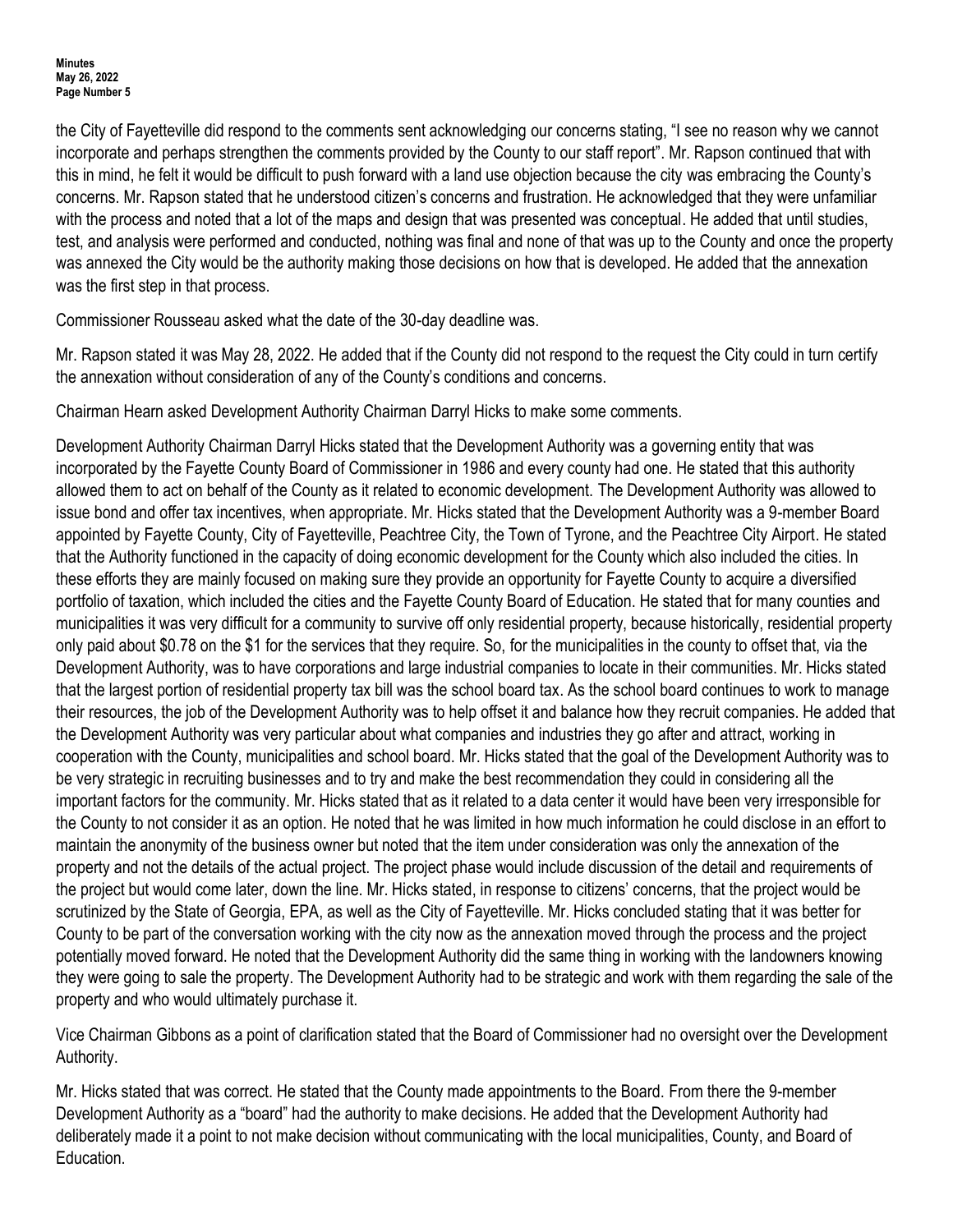Commissioner Oddo stated that he understood everything that had been discussed but the only focus for the Board was the annexation, which they had no control over. He stated that he had been involved in other annexations that was not successful and came back to bite the Board.

Commissioner Oddo moved to approved not to object to the City of Fayetteville's annexation of 425 acres and the rezoning of said property from R-70 (Single-Family Residential District) to B-P (Business Park); property fronts on Flat Creek, Tyrone Road, and SR 54 West.

Vice Chairman Gibbons stated that none of the Commissioners wanted any type of business to move into the County that would be detrimental to County residents. He added that personally he was not in favor of the annexation or the project, but there was nothing he could do to stop it.

Commissioner Oddo moved to approved not to object to the City of Fayetteville's annexation of 425 acres and the rezoning of said property from R-70 (Single-Family Residential District) to B-P (Business Park); property fronts on Flat Creek, Tyrone Road, and SR 54 West. Vice Chairman Gibbons seconded.

The Board recessed at 7:44 and returned to Official Session at 7:49 p.m.

Commissioner Eric Maxwell stated that essentially the Board was handcuffed and there was not a lot they could do in regard to the annexation. He stated that one recourse they had was to table the item to the next meeting. This could allow for more citizen input, however in doing so, the Board would miss the 30-day response deadline and loss their ability to relay any concerns and conditions for consideration related to the annexation to the city. Commissioner Maxwell stated that he had been dealing with this particular property for the last six year not the same vendor necessarily but the potential sale of the property. This annexation request was not as surprising to him as it may have been to the public. He assured citizens that there was no back-room deals happening between the County, City of Fayetteville, or the Development Authority. Commissioner Maxwell stated that the issue here was the process of annexation that the County had no control over. The Board also had authority to approve and/or deny rezoning request within the County but not with annexation requests from the cities. He stated that in working with the Development Authority they have keen sense of what the County would want in the community. Commissioner Maxwell stated that serval projects have been rejected in past years due to traffic and infrastructure concerns. He added that the overall goal was for balanced controlled growth and economic development and to attract good business that would benefit the entire County. He stated that if he could kill the annexation, he would but that was not an option available to the Board.

Vice Chairman Gibbons reiterated that if the Board did nothing and did not vote on the annexation the three pages of conditions the County staff sent to the city would be ignored and not considered as the project moved forward.

Commissioner Rousseau stated that the Fayette County Development Authority was comprised of individuals who were residents of the County. As a body they were charged with the responsibility to bring or recommend as many low-impact, job-creating and tax-revenue generating business as they could. He stated that with this project they did a decent job, although this may not have been the best project, it was an appropriate project to consider. Commissioner Rousseau stated that he was confident Mayor Johnson would take the concerns and conditions received from the County into consideration as the project moved forward. He encouraged citizens to reach out to and develop a relationship with the City of Fayetteville's Mayor, Council, and Zoning staff as this project moved through the process. He stated that if the project had been to develop 200 homes that would also cause concerns and issues as it related to traffic, infrastructure, roads, water and the school system. He reiterated that that the goal was for balance and attract good business that would benefit the entire County. He encouraged citizens to apply for the various Board positions when made available. This would open the opportunity for more engagement and better understanding of the processes that happen with the community.

Commissioner Oddo thanked residents who stayed and were able to hear comments made by the Board. He acknowledged Mayor Johnson and stated that he hoped he would relay concerns and complaints that were expressed by the residents as the project moved forward. He stated that had the Board not discussed this item at this meeting, none of the concerns would have been heard.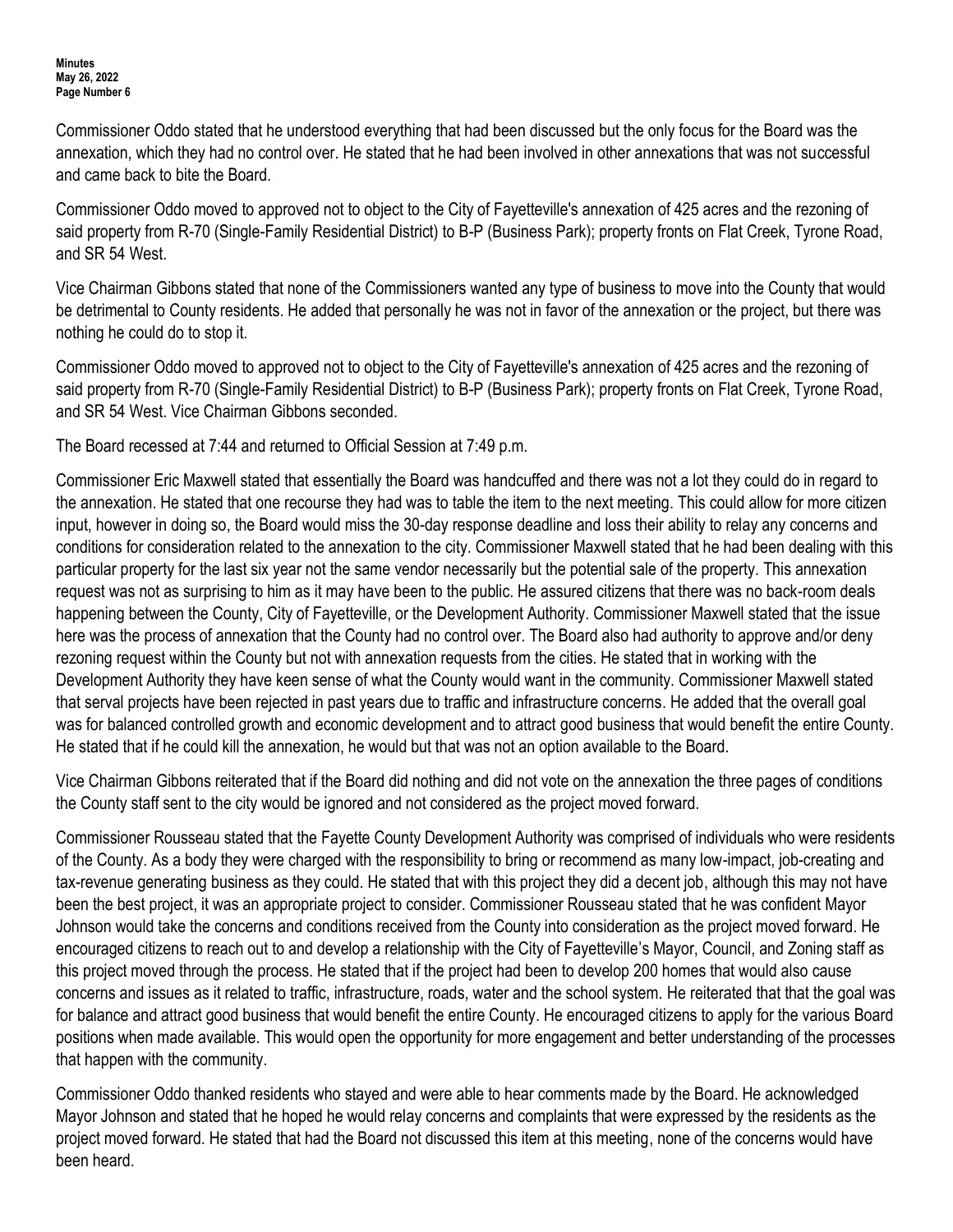Chairman Hearn stated that the City of Fayetteville worked hard to be a good neighbor and he encouraged residents to reach out to the city to discuss concerns and the availability to increase the setbacks, add berms, and maybe boundary fencing. He stated that as this project moved forward the goal was to have it be as least impactful as possible on the surrounding neighbors.

Mr. Rapson stated that if approved tonight this item would be on the City of Fayetteville's Special Called Meeting on June  $30<sup>th</sup>$ , so he would encourage anyone wanting to discuss their concerns with the City to do so before June 30<sup>th</sup>.

Commissioner Oddo moved to approve not to object to the City of Fayetteville's annexation of 425 acres and the rezoning of said property from R-70 (Single-Family Residential District) to B-P (Business Park); property fronts on Flat Creek, Tyrone Road, and SR 54 West. Vice Chairman Gibbons seconded. The motion passed 5-0.

### 12. **Consideration of staff's request to send notice of the Water System's wholesale rate increase to the City of Fayetteville as contemplated by the December 11, 1984 Water Agreement between Fayette County and the City of Fayetteville.**

Water System Director Vanessa Tigert stated that this item was requesting approval to send notice of the Water System's wholesale rate increase that had been discussed over the past two Retreats, to the City of Fayetteville as agreed upon in the December 11, 1984 Water Agreement between Fayette County and the City of Fayetteville.

Ms. Tigert also stated that to be concise, she included two separate items in this agenda. She stated that she needed to separate them and first ask the Board to approve the Water System's wholesale rate increase to \$2.67/1000 gallons.

Vice Chairman Gibbons moved to approve Water System's wholesale rate increase to \$2.67/1000 gallons. Commissioner Oddo seconded.

Commissioner Rousseau stated that he was confused because as a part of the backup documents the information stated that the "Fayette County Board of Commissioners approved the new wholesale rate through an agreement with Coweta County Wastewater Authority at its April 26, 2022 meeting". He stated that the Board approved a rate for Coweta and running the trunk. He stated that he did not recall passing a wholesale rate, across the board for county residents.

Ms. Tigert stated that was correct.

Commissioner Rousseau offered an amendment to the motion to strike the language of document that stated the wholesale rate had been previously approved.

Mr. Davenport stated that the supporting item was simply general information and was not intended to be 100% accurate. It was provided to make the Board aware of the situation and cause the questions to be asked. The motion was not doing anything except to raise the wholesale rate to \$2.67.

Commissioner Rousseau stated that he would rather that information not be out to the public because the Board did not approve a new wholesale rate at that meeting.

Vice Chairman Gibbons rejected the amendment.

Vice Chairman Gibbons moved to approve Water System's wholesale rate increase to \$2.67. Commissioner Oddo seconded. The motion passed 3-0-1, with Commissioner Maxwell abstaining and Commissioner Rousseau voting in opposition.

Commissioner Maxwell stated that he agreed with Commissioner Rousseau and felt that those comments should be removed. If the reference document language remained, he would vote no, but if the language was removed prior to the vote he would vote in favor.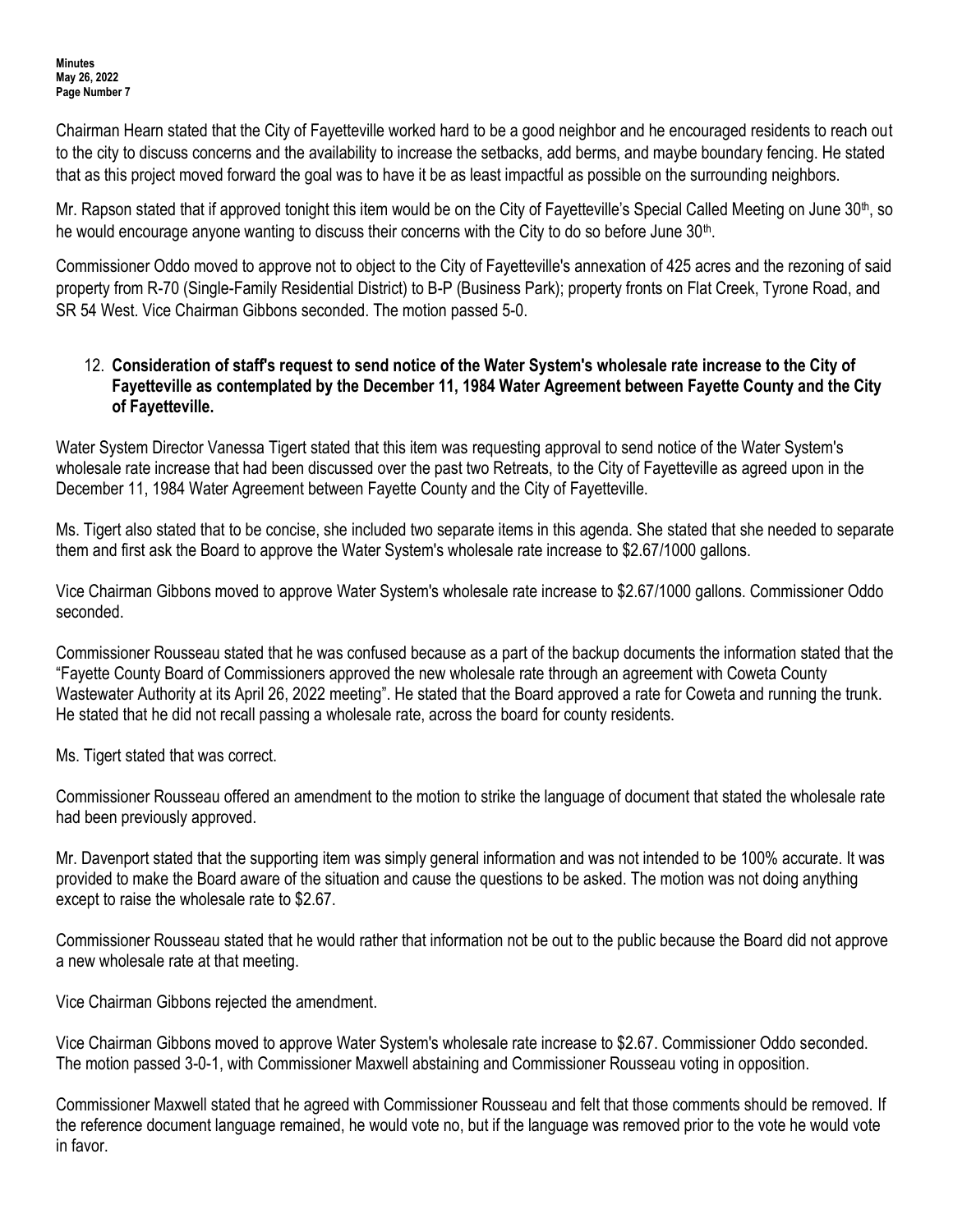Mr. Davenport stated that that was a separate matter and could be a separate motion by the Board if they wanted to. As it stood, based on the Board's rules, three votes was an approval.

Vice Chairman Gibbons moved to approve staff's request to send notice of the Water System's wholesale rate increase to the City of Fayetteville as contemplated by the December 11, 1984 Water Agreement between Fayette County and the City of Fayetteville**.** Commissioner Oddo seconded. The motion passed 5-0.

### 13. **Consideration of a right-of-way conveyance to the City of Peachtree City for the western portion of TDK Boulevard, west of the water treatment plant to the south of the cul-de-sac.**

Mr. Davenport stated that Fayette County constructed a roadway some years ago that led down to the park at Lake McIntosh. He continued that the unique thing about this road was that it was a county roadway in the City of Peachtree City and although some would consider it a driveway and not a roadway, it also provides access to properties not owned by Fayette County. Mr. Davenport state that it would be prudent, in his opinion, to take action and convey ownership of the roadway to the City of Peachtree City so that they would be responsible, from this day forward, for any maintenance, enforcement issues, etc. because it is in their jurisdiction.

Commissioner Oddo moved to approve right-of-way conveyance to the City of Peachtree City for the western portion of TDK Boulevard, west of the water treatment plant to the south of the cul-de-sac. Chairman Hearn seconded. The motion passed 5-0.

# **ADMINISTRATOR'S REPORTS:**

- **A. Contract #1932-P: Debris Clearing, Removal & Disposal Renewal 1**
- **B. Contract #1933-P: Debris Monitor Renewal 1**
- **C. Contract #2089-A: Utility Locates**
- **D. Contract #1431-P: Transportation Engineer of Record Task Order #50: Fire & EMS Training Facility Change Order 1: Construction Staking Services for Access Road Re-alignment**

Mr. Rapson advised the Board that the SPLOST list the was discussed at Retreat would be placed on the website effective June 1, 2022. He acknowledged 911 Director Katie Vogt and her team, Commissioner Oddo, and County Clerk Tameca P. Smith who all received awards and/or certifications at the ACCG Conference. He also advised the Board that Memorial Day would be observed on Monday May 30<sup>th</sup> and that the County would go to minimal staffing on Friday at 1:00 p.m. There would still be staff in the office.

# **ATTORNEY'S REPORTS:**

**Notice of Executive Session**: County Attorney Dennis Davenport stated that there were two items for Executive Session. One item involving real estate acquisition and the review of the Executive Session minutes for April 14, 2022.

# **COMMISSIONERS' REPORTS:**

# **Commissioner Oddo**

Commissioner Oddo wished everyone a Happy Memorial Day and urged everyone to remember what that day was about and encouraged them to consider the sacrifice others made that afforded us the opportunity to be here. He also expressed his appreciation for the candidates who recently ran in the primary election and thanked them for their willingness to serve.

# **Commissioner Rousseau**

Commissioner Rousseau thanked Chief Rhodes and Sheriff Babb for stepping in recently when Georgia State Patrol left, he stated that he appreciated their efforts. He stated that recently the Board may have heard that the Ruben Gay Family had been lobbying the Historic Society Designation Committee and they were awarded a historic designation down near Inman in Fayette